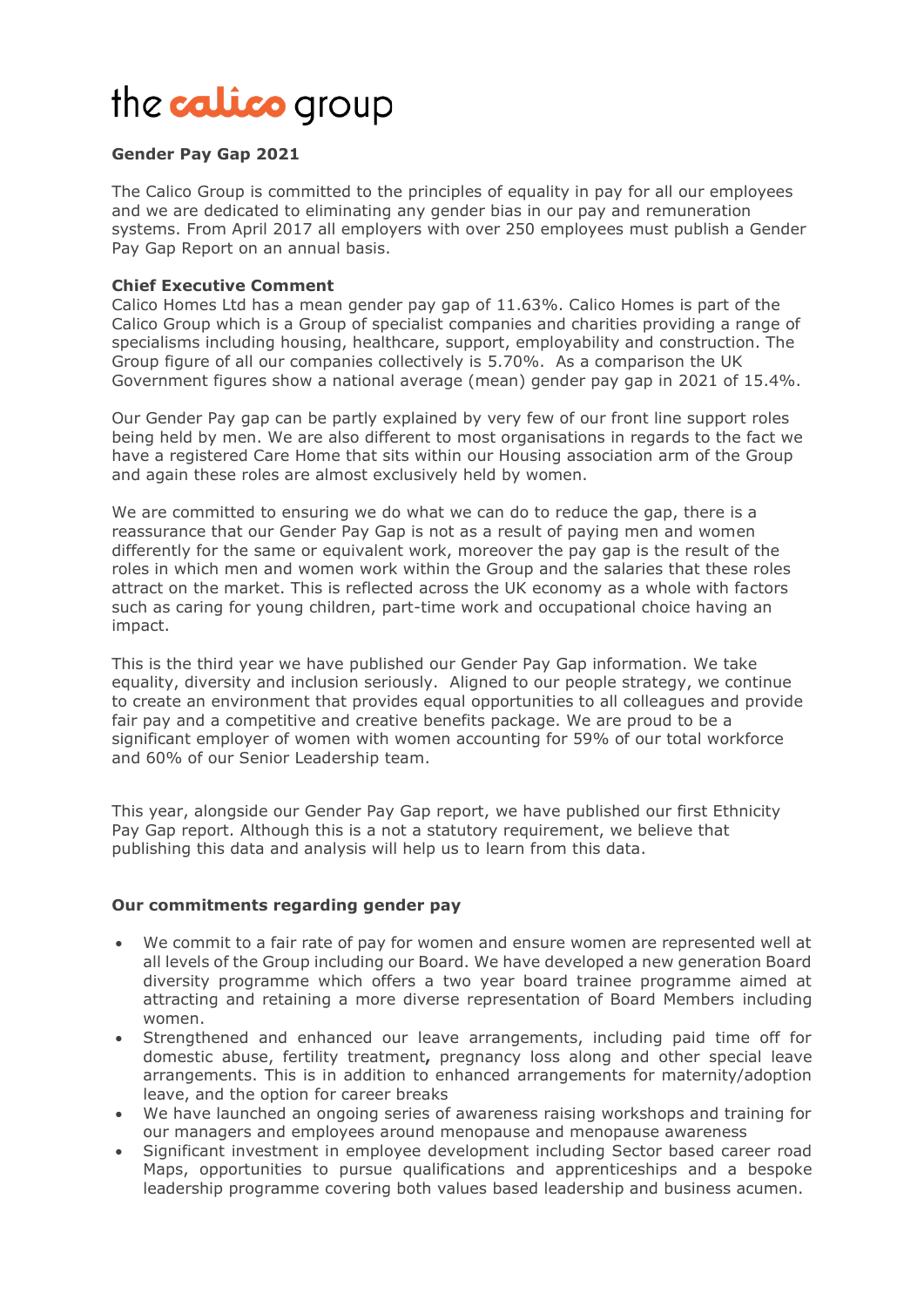- We have made increases to low pay in certain areas which positively impacts more women than men, however these changes will not impact the figures in the report due it being after the snapshot date of the 5<sup>th</sup> April 2021.
- Formed a Recruitment and Retention focus Group consisting of Company Directors and the Head of HR looking at Company specific employment challenges as well as Group wide aspirations.
- Produced a Future of Work framework ensuring we embrace some of the advancements in the way we work that occurred as a result of the pandemic including flexible working options
- Seek to provide the best overall employment package giving particular attention to our employees' health and wellbeing.
- A group wide salary benchmarking exercise is currently nearing completion, this ensures our pay remains fair, competitive, and representative of the job market
- A Diversity paying attention to Group which will focus on linking up our responsibilities as an Employer, Provider and Landlord

Arelany Duerder

Anthony Duerden Chief Executive

#### **Our Results – Calico Homes**

**Our Mean Gender Pay Gap 11.63%** The mean shows the difference in average hourly pay between men and women.

**Our Median Gender Pay Gap 18.51%.** The median shows the difference between the middle paid woman and middle paid man.

Whilst we do not pay any employees bonuses - the definition of bonus for the purposes of GPG reporting includes our voucher based reward and recognition scheme- Calico **Stars** 

## **Our Bonus Gender Pay Gap – Calico Homes**

Mean Bonus Gender Pay Gap: -7.44% Median Bonus Gender Pay Gap: 0

Proportion of males who received a bonus: 87.74% Proportion of females who received a bonus: 86.49%

## **Pay quartiles**

This is where all the salaries – both men's and women's – are sorted by size and divided into equal quarters.

## **Proportion of males and females in each quartile pay band**